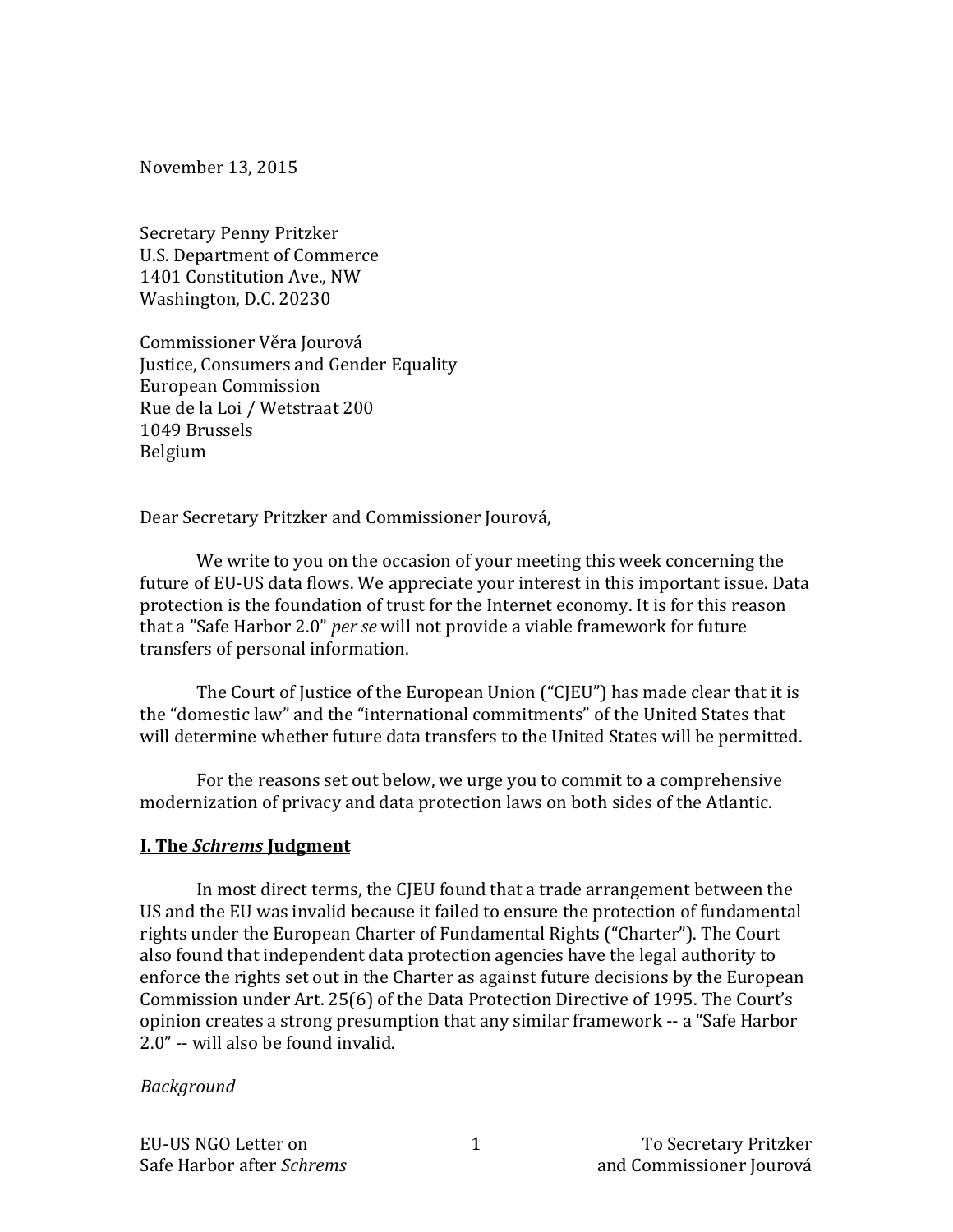Noting the original text of the Data Protection Directive of 1995, the CJEU restated the central point in the current debate over transborder data flows:

[T]he object of the national laws on the processing of personal data is to protect fundamental rights and freedoms, notably the right to privacy, which is recognised both in Article 8 of the European Convention for the Protection of Human Rights and Fundamental Freedoms, and in the general principles of Community law; ..., for that reason, the approximation of those laws must not result in any lessening of the protection they afford but must, on the contrary, seek to ensure a high level of protection in the Community;  $1$ 

And describing the authorities of national data protection authorities to protect privacy, the CJEU noted further:<sup>2</sup>

[T]he establishment in Member States of supervisory authorities, exercising their functions with complete independence, is an essential component of the protection of individuals with regard to the processing of personal data;  $\ldots$  such authorities must have the necessary means to perform their duties, including powers of investigation and intervention, particularly in cases of complaints from individuals, and powers to engage in legal proceedings; ...'

The central determination for transfers to Third party countries was set out in Article  $25(1)$  of  $95/46$ , which states:

The Member States shall provide that the transfer to a third country of personal data which are undergoing processing or are intended for processing after transfer may take place only if, without prejudice to compliance with the national provisions adopted pursuant to the other provisions of this Directive, the third country in question ensures an adequate level of protection.

The Court noted that in 2000, the European Commission made a determination that the adequate level of protection for the transfer of data from the Community to the United States "should be attained if organisations comply with the safe harbour privacy principles for the protection of personal data transferred from a Member State to the United States."<sup>3</sup> The Safe Harbor determination required that organizations should be "subject to the jurisdiction of the Federal Trade

 $1\,95/46$  Preamble 10 at Judgment, par. 3.

 $2$  95/45 Preamble 62, 63 at Judgment, par. 3.

<sup>&</sup>lt;sup>3</sup> Decision 2000/520 5 at Judgment par. 6. *See* 95/45 Art. 25(6).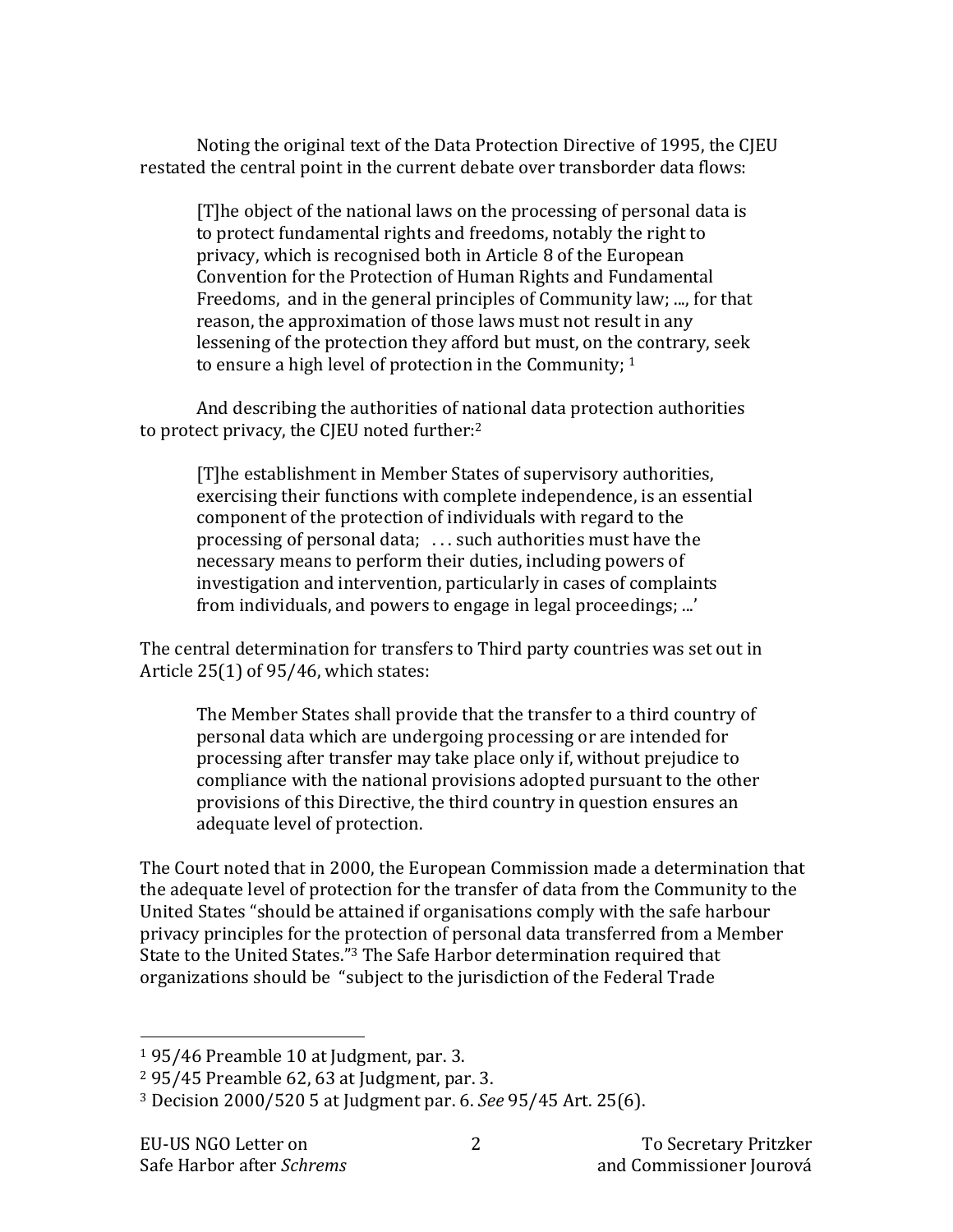Commission (FTC) . . ., or that of another statutory body that will *effectively* ensure compliance with the Principles implemented in accordance with the FAQs."4

#### *The Authority of the National Data Protection Agencies*

The CJEU spoke directly to the failure of the Irish Data Protection Commissioner to address the facts set out in the Schrems complaint. The Irish Commissioner concluded she had no authority to investigate alleged violations of the Directive in light of the Safe Harbor determination of the Commission. The CJEU rejected this conclusion.

The Court underscored the significant developments in caselaw since the adoption of the initial Safe Harbor, emphasizing the "importance of both the fundamental right to respect for private life, guaranteed by Article 7 of the Charter, and the fundamental right to the protection of personal data, guaranteed by Article 8."<sup>5</sup> The Court further emphasized the central responsibility of the independent national supervisory authorities as "an essential component of the protection of individuals with regard to the processing of personal data." $6$ 

As a consequence the Court determined that where a person "whose" personal data has been *or could be* transferred to a third country," which is subject to Commission decision such as the original Safe Harbor or a proposed "Safe Harbor 2.0," asserts that the decision is incompatible with the protection of privacy and fundamental rights and freedoms, "it is incumbent upon the national supervisory authority to examine the claim with all due diligence. "7 Moreover, even if the DPA rules against the complainant, the CJEU makes clear that "have access to judicial remedies enabling him to challenge such a decision adversely affecting him before the national courts. "<sup>8</sup>

## The Invalidity of the Safe Harbor Arrangement

To understand the Court's conclusion that the Safe Harbor arrangement of 2000 was invalid, it is important to recognize that the Court placed great emphasis on the term "ensures" in Art.  $25(1)$  of Directive  $95/46$ . (The term appears 17 times in the judgment.) That provision states:

The Member States shall provide that the transfer to a third country of personal data which are undergoing processing or are intended for processing after transfer may take place only if, without prejudice to

<sup>&</sup>lt;sup>4</sup> *Id.* (emphasis added)

 $5$  Judgment par. 39.

<sup>6</sup> Judgment par. 41. *See* 95/46, Art. 28(3).

 $7$  Judgment par. 63 (emphasis added).

<sup>&</sup>lt;sup>8</sup> Judgment par. 64.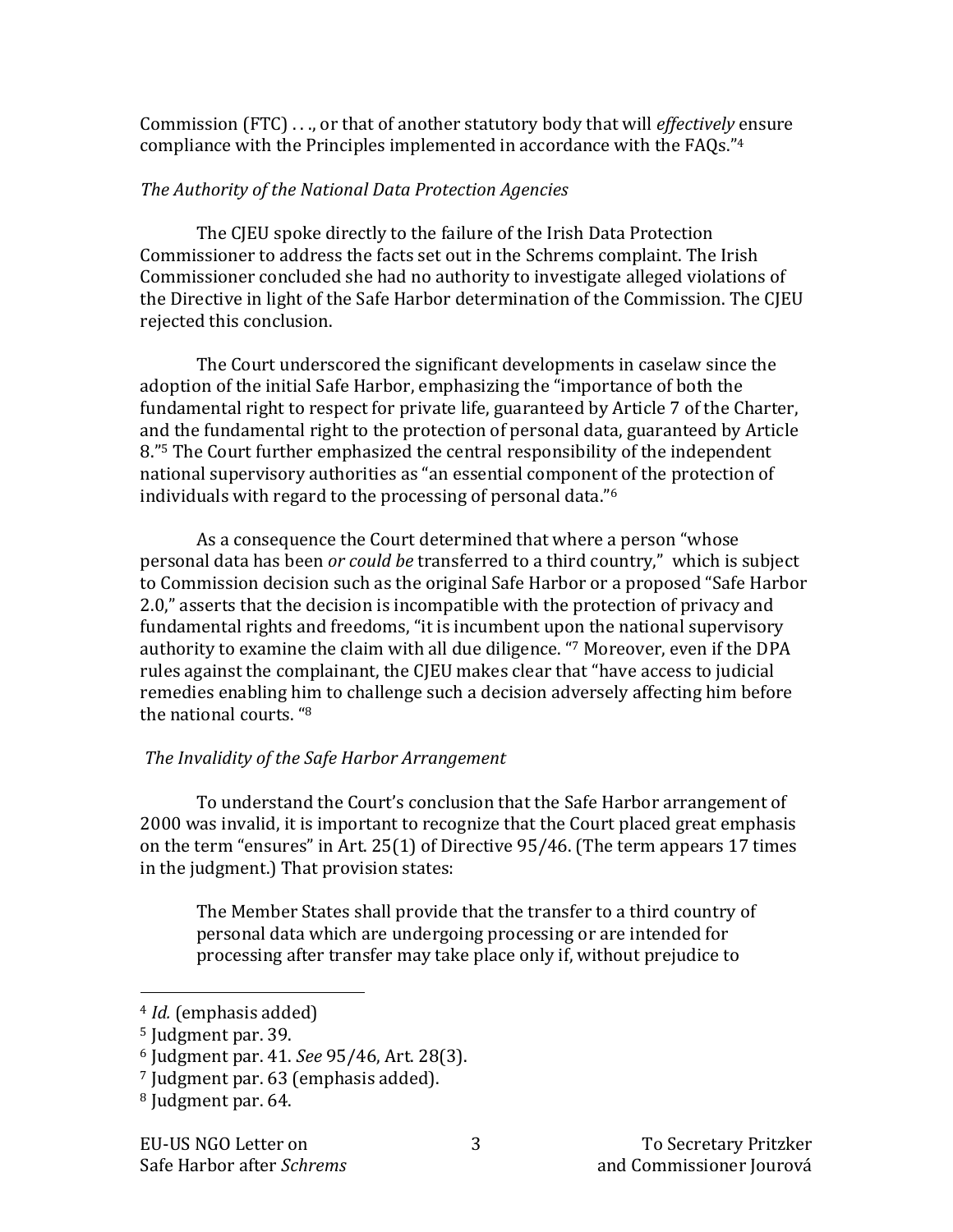compliance with the national provisions adopted pursuant to the other provisions of this Directive, the third country in question *ensures* an adequate level of protection. <sup>9</sup>

The other key term in the Court's analysis concerns the determination of "adequacy." The Court concludes that this does not require an "identical" level of protection to that guaranteed in the EU legal system. However, relying on the opinion of the Advocate General, the CJEU concludes that a third party country "must ensure, by reason of its domestic law or its international commitments, a level of protection of fundamental rights and freedoms that is *essentially equivalent* to that guaranteed within the European Union by virtue of Directive 95/46 read in the light of the Charter. "10

The next provision in the Court's opinion is key to understand why the United States must update domestic privacy law for transborder data flows to continue. The Court says directly "It is clear from the express wording of Article 25(6) of Directive 95/46 that it is the legal order of the third country covered by the *Commission decision that must ensure an adequate level of protection.*"<sup>11</sup> Acknowledging that systems of law may vary, the Court concludes "those means" must nevertheless prove, in practice, effective in order to ensure protection essentially equivalent to that guaranteed within the European Union."

Noting both recent developments in EU law and the concerns about transfers of personal data "large number of persons whose fundamental rights are liable to be infringed," the Court "reduced" the authority of the Commission to make decisions under Art.  $25(6)$  and states that subsequent determinations should be "strict."<sup>12</sup>

Regarding the derogations in the original Safe Harbor for "national security, public interest, or law enforcement requirements," the Court explains that "limitations in relation to the protection of personal data to apply only in so far as is strictly necessary."<sup>13</sup> The implications for current U.S practices here become clear. Article 7 of the Charter will require the end of the mass collection of the contents of electronic communications.<sup>14</sup> Article 47 of the Charter will require "*effective* judicial redress" which, the Court underscores, is "inherent in the existence of the rule of law."15

 

<sup>15</sup> Par. 95 (emphasis added).

 $9$  Art. 25(1).

<sup>&</sup>lt;sup>10</sup> Par. 73 (emphasis added).

 $11$  Par. 74 (emphasis added), par. 96.

<sup>12</sup> Par. 78.

<sup>13</sup> Par. 92.

<sup>14</sup> Par. 94.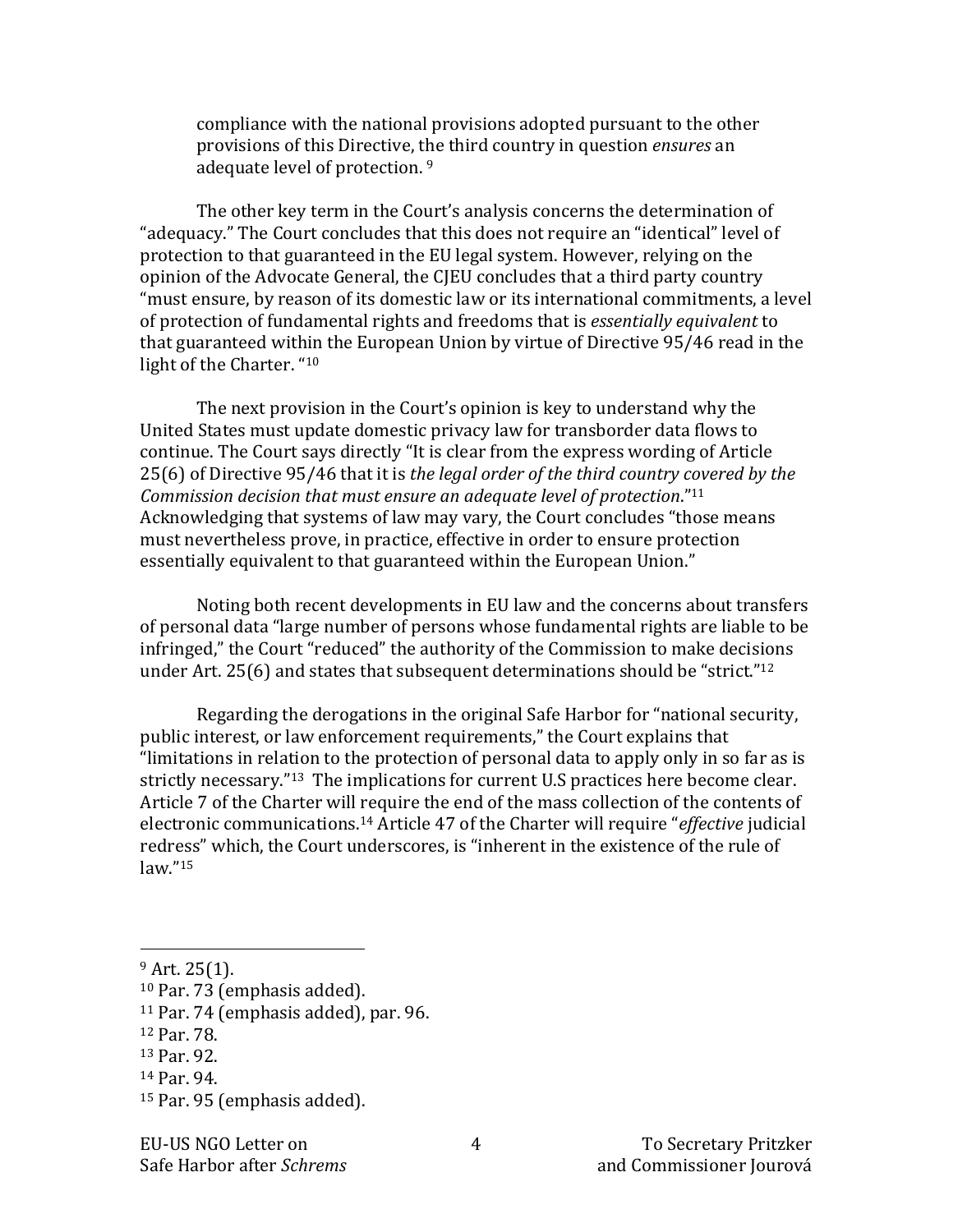One other key phrase must be emphasized in the *Schrems* opinion: "domestic law or international commitments." This is the language that appears in Ar. 25(6) and is the basis for the Commission's legal authority to negotiate with the United States:

The Commission may find, in accordance with the procedure referred to in Article  $31(2)$ , that a third country ensures an adequate level of protection within the meaning of paragraph 2 of this Article, by reason of its *domestic law or of the international commitments* it has entered into, particularly upon conclusion of the negotiations referred to in paragraph 5, for the protection of the private lives and basic freedoms and rights of individuals.<sup>16</sup>

The phrase appears more than a dozen times in the Court's opinion. The intent is clear: the evaluation of adequacy of data transfers to the United States going forward will be based on the domestic law and international commitment of the United States.

# **II. The Proposed Framework**

The Revised Framework, proposed by the European Commission, in November 2013, followed repeated calls to suspend Safe Harbor and the specific revelations that the National Security Agency had direct access to the personal information of Europeans transferred to Internet firms, operating in the United States.<sup>17</sup>

The 13 recommendations from the European Commission to update the Safe Harbor are: $18$ 

## *Transparency*

- 1. Privacy policies should be publically posted on companies' websites in clear and conspicuous language. It is not sufficient for companies to provide the Department of Commerce with a description of their privacy policy.
- 2. Privacy policies of self-certified companies' websites should always include a link to the Department of Commerce Safe Harbor website, which lists all the

 $16$  95/46, Art. 25(6).

 $17$  "Restoring Trust in EU-US data flows – Frequently Asked Questions," European Commission – Memo/13/1059. November 27, 2013. http://europa.eu/rapid/pressrelease MEMO-13-1059\_en.htm. See http://ec.europa.eu/justice/dataprotection/files/com\_2013\_847\_en.pdf

<sup>18</sup> http://ec.europa.eu/justice/data-protection/files/com\_2013\_847\_en.pdf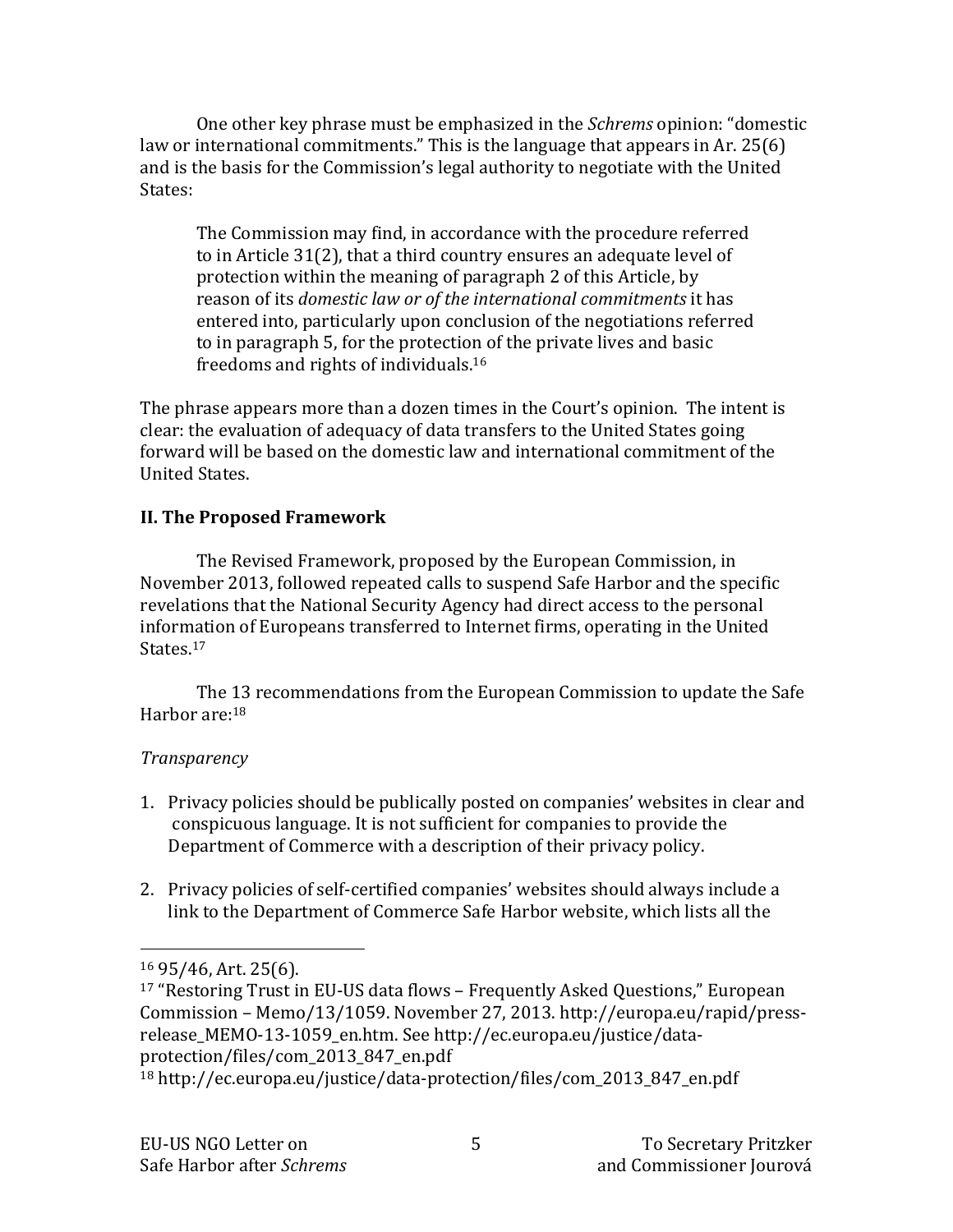"current" members of the scheme. Since March 2013, the Department of Commerce has requested this from companies, but the process should be intensified. 

- 3. Self-certified companies should publish privacy conditions of any contracts they conclude with subcontractors, e.g. cloud computing services. Safe Harbor allows onward transfers from Safe Harbor self-certified companies to third parties acting as "agents," for example to cloud service providers by contract that provides at least the protection of the Safe Harbor. When entering such a contract, a Safe Harbor company should also notify the Department of Commerce and make the privacy safeguards public.
- 4. Clearly flag on the website of the Department of Commerce all companies that are not current members of the scheme. However, in the case of "Not current," the company is obliged to continue to apply the Safe Harbor requirements for the data that has been received under Safe Harbor.

#### *Redress*

- 5. The privacy policies on companies' websites should include a link to the alternative dispute resolution (ADR) provider and/or EU panel. This will allow European data subjects to contact the ADR or EU panel in case of problems. Since March 2013, Department of Commerce has requested this from companies, but the process should be intensified.
- 6. ADR should be readily available and affordable. Some ADR bodies in the Safe Harbor scheme continue to charge fees from individuals - which can be quite costly for an individual user – for handling the complaint  $(\$200-250)$ . By contrast, in Europe, access to the Data Protection Panel to solve complaints under the Safe Harbor is free.
- 7. The Department of Commerce should monitor more systematically ADR providers regarding the transparency and accessibility of information they provide concerning the procedure they use and the follow-up they give to complaints.

## *Enforcement*

8. Following the certification or recertification of companies under the Safe Harbor, a certain percentage of these companies should be subject to ex officio investigations of effective compliance of their privacy policies (going beyond control of compliance with formal requirements).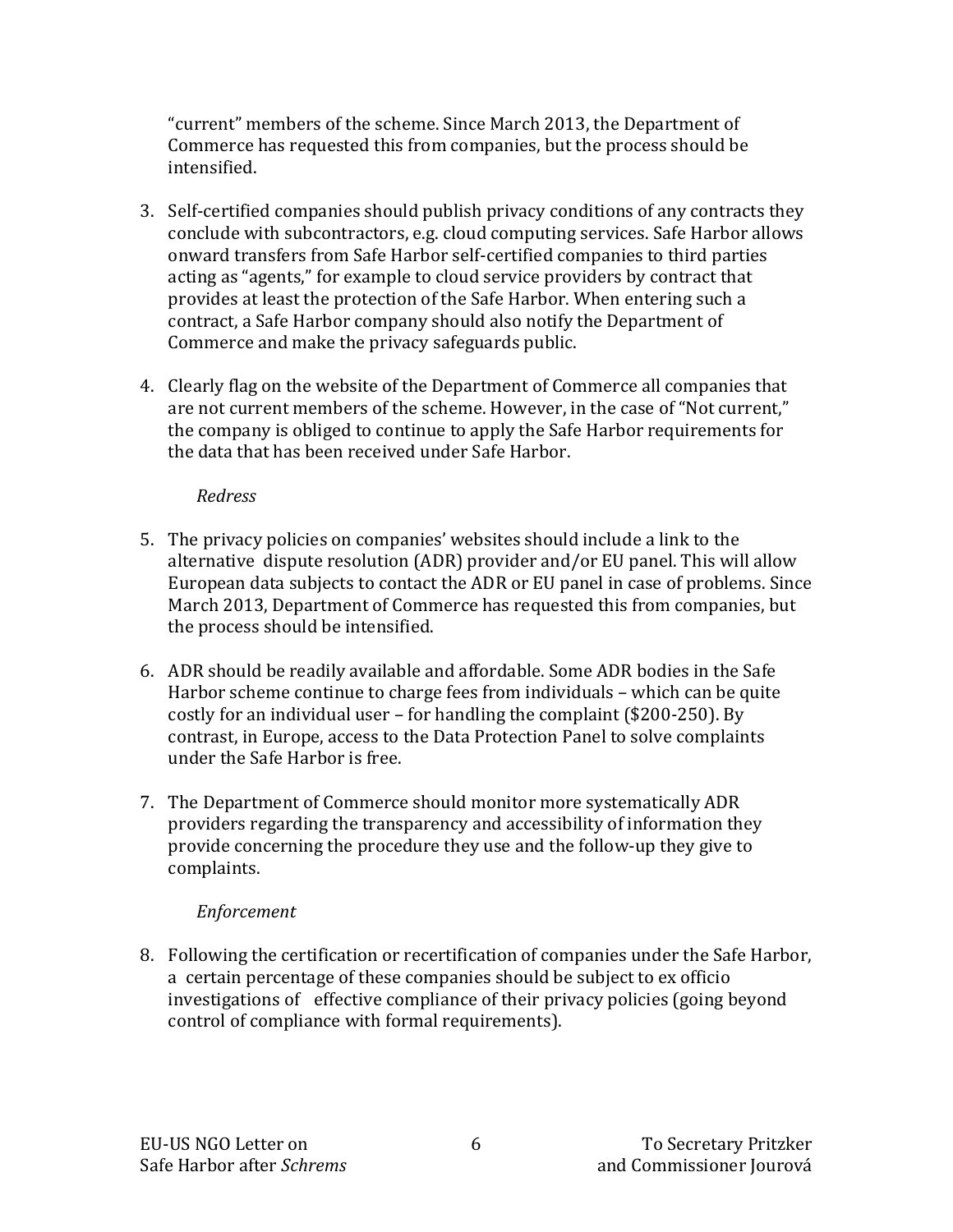- 9. Whenever there has been a finding of non-compliance, following a complaint or an investigation, the company should be subject to follow-up specific investigation after one year.
- 10. In case of doubts about a company's compliance or pending complaints, the Department of Commerce should inform the competent EU data protection authority.
- 11. False claims of Safe Harbor adherence should continue to be investigated.

## Access by *US* authorities

- 12. Privacy policies of self-certified companies should include information on the extent to which U.S. law allows public authorities to collect and process data transferred under the Safe Harbor.
- 13. It is important that the national security exception foreseen by the Safe Harbor Decision is used only to an extent that is strictly necessary or proportionate.

Viewed in light of the *Schrems* decision as well as the experience of consumer organizations on both sides of the Atlantic, it is clear that these principles will do little to reestablish trust for consumers. In brief:

- The provisions on "transparency" carry forward a "notice and choice" regime that fails to safeguard fundamental rights. The provisions fail to provide users with access to particularized information about the collection, use, and transfer of their personal information. The principles do not address the critical need to make public "the logic of the processing," i.e. "algorithmic transparency."19
- The provisions on "redress" rely on dispute resolution techniques that disfavor consumers and that fail to protect fundamental rights. It is clear that in disputes between consumers and businesses, ADR provides neither fairness nor justice. A recent series in the New York Times has made clear that ADR is no longer a viable means for consumers to seek legal recourse.<sup>20</sup>

 $19\,95/46$ , Art. 12(a).

<sup>&</sup>lt;sup>20</sup> Jessica Silver-Greenberg and Michael Corkery, "Arbitration Everywhere, Stacking the Deck of Justice," N.Y. Times, Oct. 31, 2015, available at http://www.nytimes.com/2015/11/01/business/dealbook/arbitrationeverywhere-stacking-the-deck-of-justice.html; Jessica Silver-Greenberg and Michael Corkery, "In Arbitration, a 'Privatization of the Justice System'," N.Y. Times, Nov. 1, 2015, available at http://www.nytimes.com/2015/11/02/business/dealbook/inarbitration-a-privatization-of-the-justice-system.html. The so-called Judicial Redress Act does not create a right of redress for violations of Safe Harbor.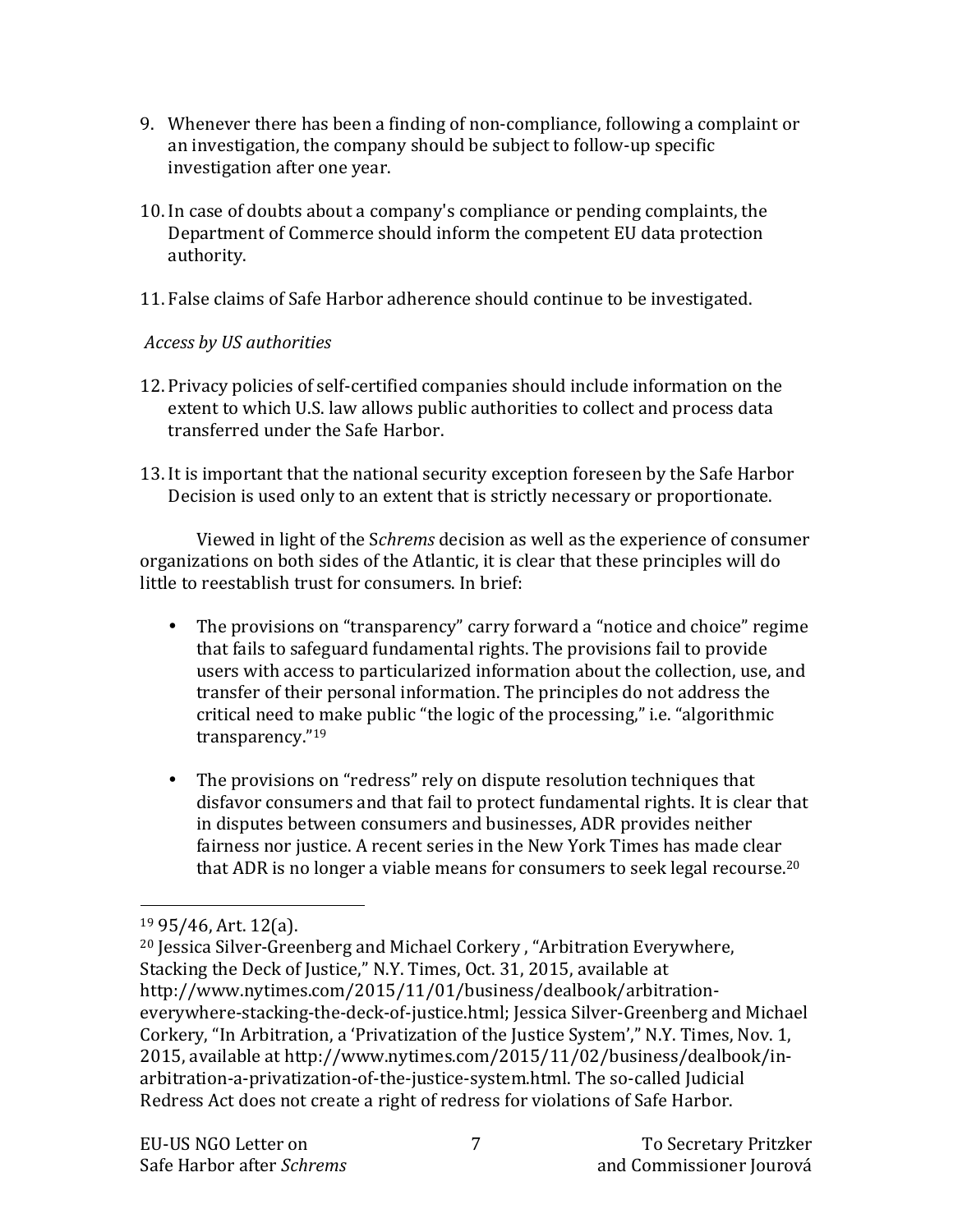• Finally, the provisions on "enforcement" carry little force after the *Schrems* decision. The reliance on Article 8 of the Charter in the Judgment makes clear that a framework for transborder data flows requires enforcement by an independent data protection agency. This baseline requirement is not even addressed in the revised framework. The United States does not have such an agency. It is therefore almost certain that the CJEU, or any of the data protection agencies within the EU will find a "Safe Harbor 2.0" invalid.

In short, there is nothing in the proposed revisions that improve "the domestic law" or "international commitments" of the United States as required by the *Schrems* judgment. The proposals merely revise a set of self-regulatory principles that lack legal effect.

#### **III. Meaningful Reform of Data Protection**

Consumer groups on both sides of the Atlantic are eager to see the governments of the European Union and the United States update privacy laws after the *Schrems* decision. We believe this is absolutely critical to ensure the continuation of transborder data flows. In broad terms we favor  $(1)$  the end of mass surveillance by intelligence agencies, (2) the establishment and modernization of legal frameworks that protect fundamental rights, (3) increased transparency and accountability for organizations that collect and use personal data, and (4) effective means of oversight and enforcement by independent data protection authorities.

As the negotiators set out 13 proposed changes to Safe Harbor prior to the *Schrems* decision, we have set out the 13 proposals for the EU and the US [6+6+1] that we believe are necessary after the judgment:

- The EU should enact an effective General Data Protection Regulation before the end of this year.
- The EU should enact a revised Directive on Data Protection in the context of law enforcement that provides greater accountability and transparency for police agencies and greater rights for individuals.
- The EU should end the mass surveillance of people by member states.
- The EU should suspend the Swift Agreement and the PNR Agreement and pursue a Digital Bill of Rights as recommended by the European Parliament Committee on Civil Liberties, Justice, and Home Affairs.<sup>21</sup>

 $21$  LIBE Committee, "Electronic Mass Surveillance of EU Citizens: Protecting Fundamental Rights in a Digital Age," (2013-2014). See also LIBE, "Mass surveillance: EU citizens' rights still in danger, MEPs say" (Oct. 13, 2015).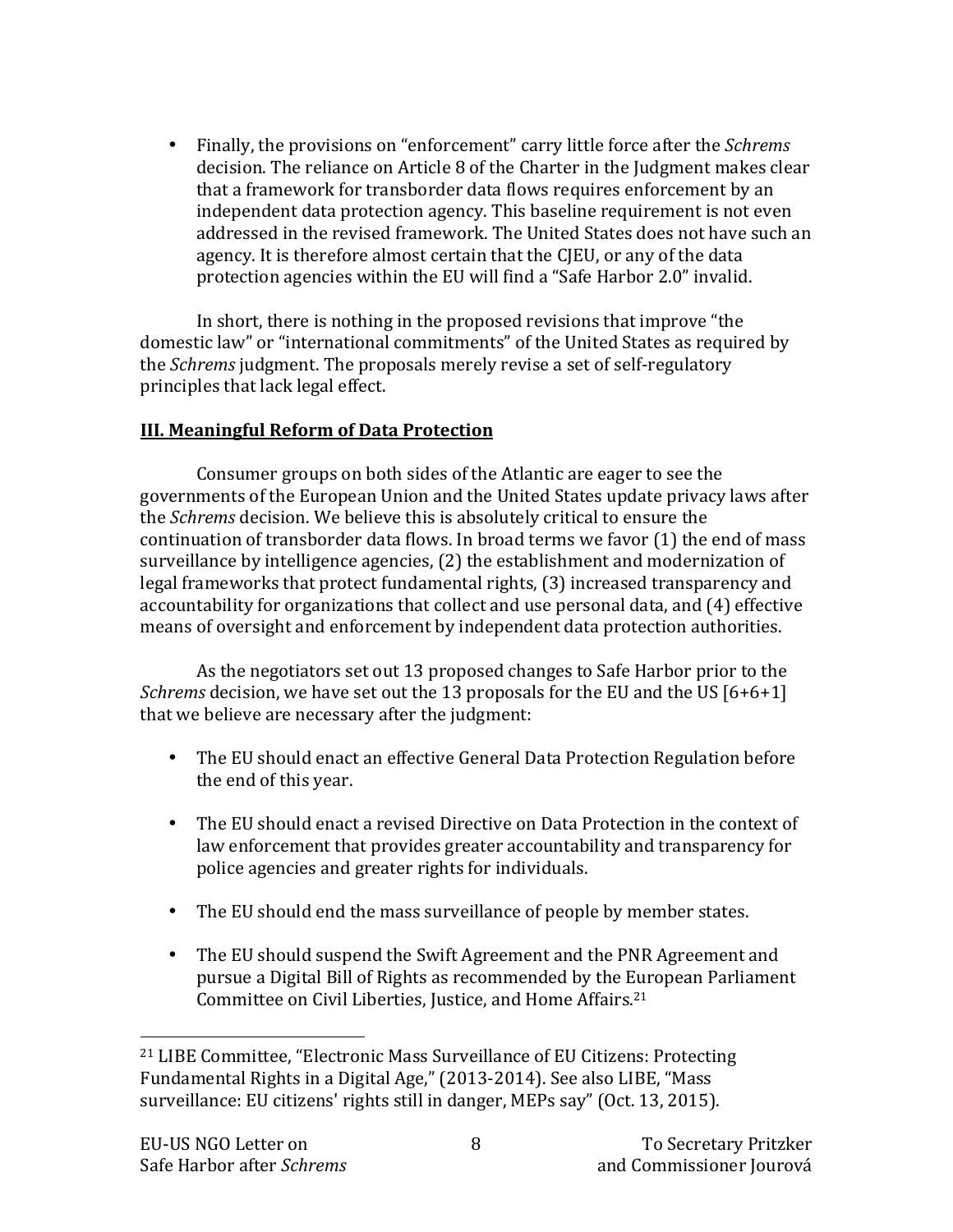- The EU should enforce the data retention ruling of the CJEU in *Digital Rights Ireland* and prevent Member States from adopting laws that violate the fundamental rights to privacy and data protection.
- The EU should ensure effective enforcement of its data protection laws towards companies established in the US that are targeting users in Europe.
- The US should enact a comprehensive legal framework for data protection based on the Consumer Privacy Bill of Rights with appropriate regulatory and enforcement powers.
- The US should establish an independent data protection agency.
- The US should end the mass surveillance of non-US persons under Section 702 of the Patriot Act.
- The US should update the Privacy Act of 1974 to provide meaningful judicial redress to all person whose data is stored by a US federal agency.
- The US should ratify Council of Europe Convention 108, the Privacy Convention.
- The US should stand up for strong encryption and reject any law or policy that would undermine the security of consumers and Internet users.
- The EU and the US should commit to annual summit with the full participation of civil society organizations to assess progress toward these goals.

## **IV. Conclusion**

A revised Safe Harbor framework similar to the earlier Safe Harbor framework will almost certainly be found invalid by the national data protection agencies and ultimately by the CJEU. In a recent Communication the Commission also acknowledges that it must ensure that "a new arrangement for transatlantic transfers of personal data fully complies with the standard set by the Court."<sup>22</sup> It is impossible to ignore that the *Schrems* decision requires necessary changes in the "domestic law" and "international commitments." Any proposal from the

<u> 1989 - Andrea Santa Andrea Andrea Andrea Andrea Andrea Andrea Andrea Andrea Andrea Andrea Andrea Andrea Andr</u>

 $22$  Communication from the Commission to the European Parliament and the Council on the Transfer of Personal Data from the EU to the Unites States of America under Directive 95/46/EC following the Judgment by the Court of Justice in Case C-362/14 (Schrems), COM(2015) 566 final (Nov. 6, 2015).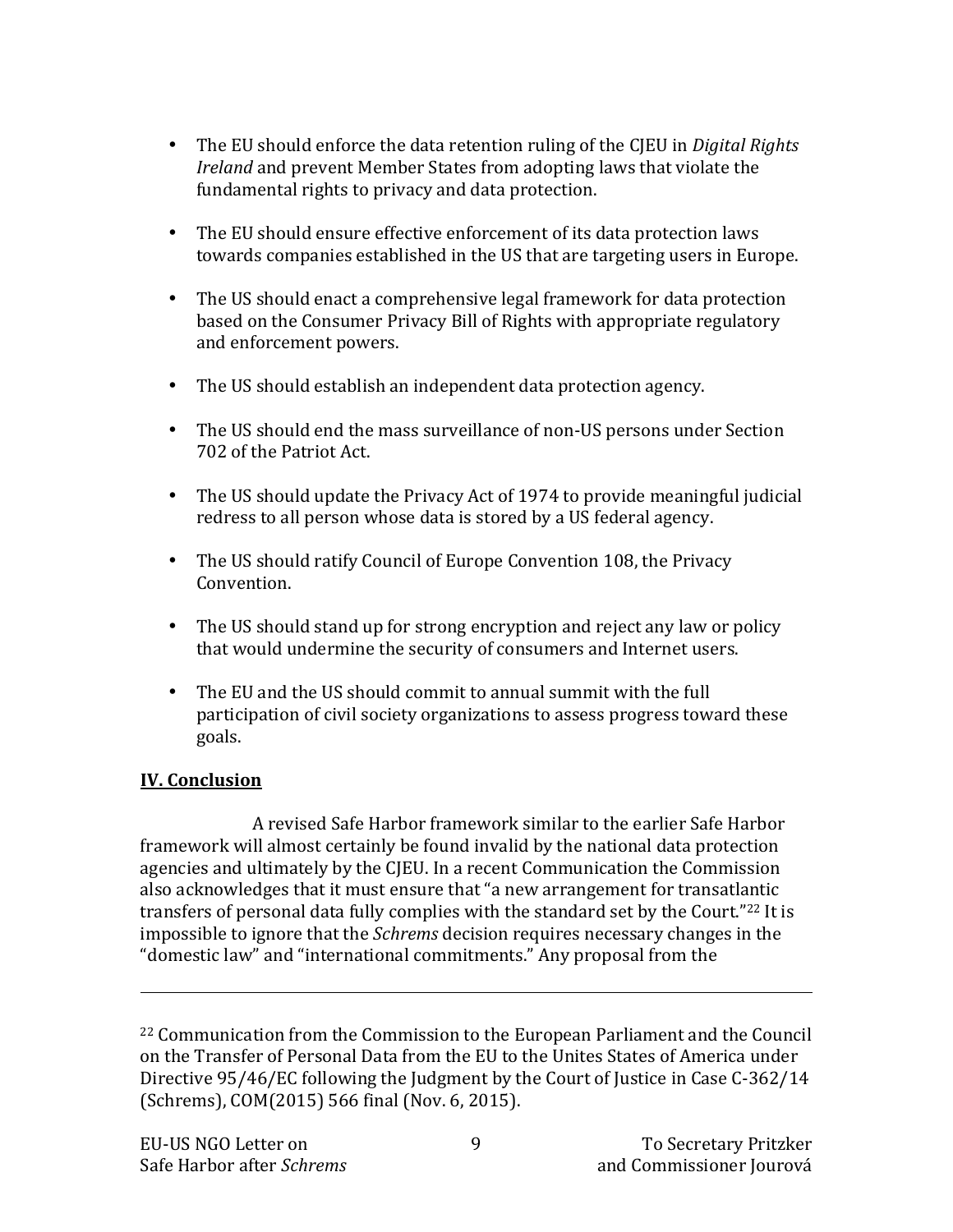Department of Commerce and the European Commission that attempts to substitute a trade pact for fundamental rights set out in Articles 7, 8, and 47 of the Charter will be subject to "strict" review by the CJEU.

We urge negotiators to confront the challenge that this moment presents. Failure will almost certainly lead to disruption of data flows and uncertainty for consumers and businesses on both sides of the Atlantic.

Sincerely,

## *EU Organizations*

Belgian League of Human Rights Bits of Freedom Bulgarian Helsinki Committee Centre for Peace Studies (Croatia) Chaos Computer Club Code Red Digital Rights Ireland Digitalcourage European Association for the Defense of Human Rights European Digital Rights French League of Human Rights Hungarian Civil Liberties Union Initiative für Netzfreiheit Italian Coalition for Civil Liberties Liberty Open Rights Group Panoptyon Foundation Pištaljka Privacy International Public Concern at Work (UK)

*US Organizations*

Bill of Rights Defense Committee Center for Digital Democracy Consumer Action Constitutional Alliance Consumer Federation of America Consumer Watchdog Cyber Privacy Project Defending Dissent Foundation Electronic Privacy Information Center Government Accountability Project